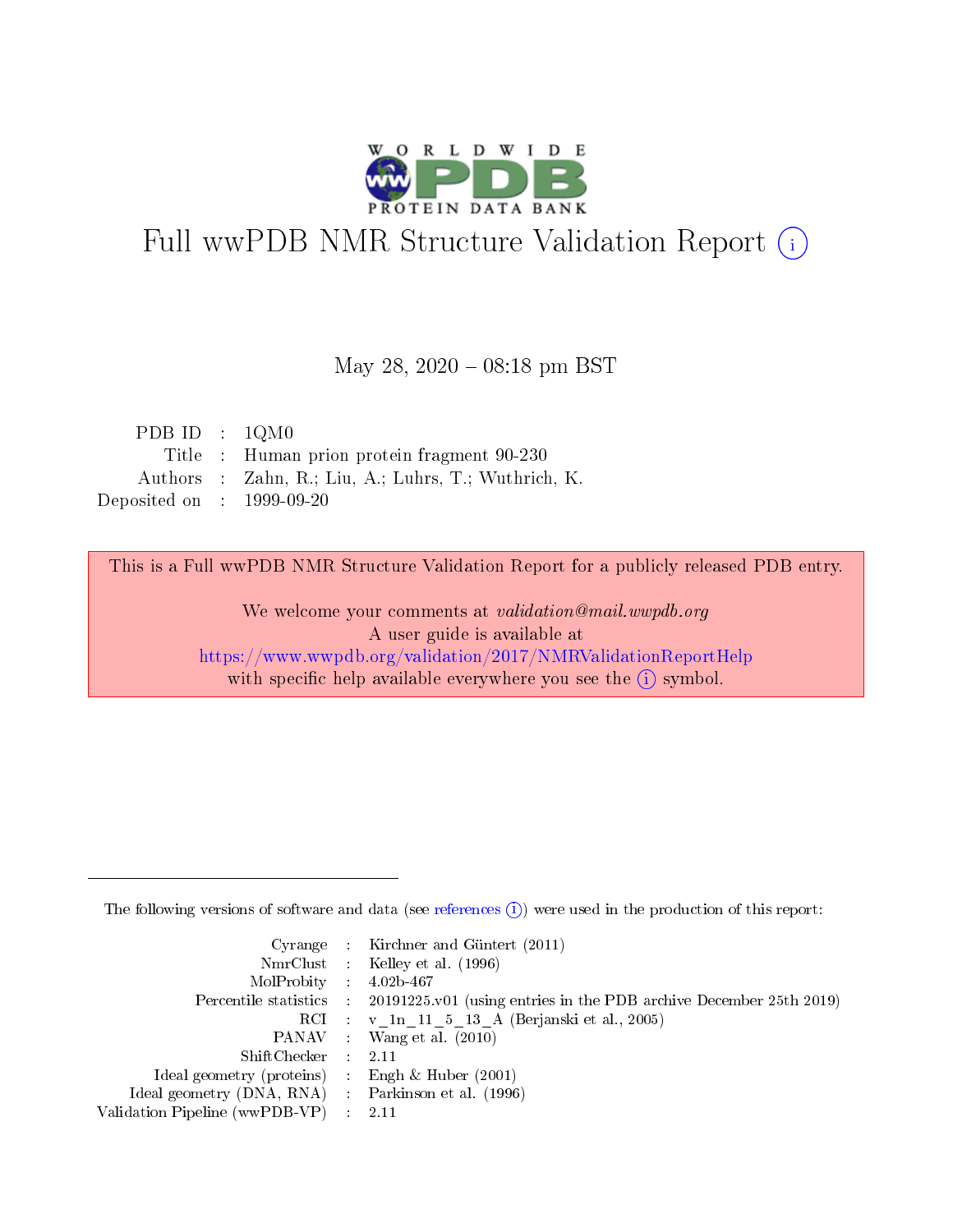## 1 [O](https://www.wwpdb.org/validation/2017/NMRValidationReportHelp#overall_quality)verall quality at a glance (i)

The following experimental techniques were used to determine the structure: SOLUTION NMR

The overall completeness of chemical shifts assignment was not calculated.

Percentile scores (ranging between 0-100) for global validation metrics of the entry are shown in the following graphic. The table shows the number of entries on which the scores are based.



Sidechain outliers 154315 11428

The table below summarises the geometric issues observed across the polymeric chains and their fit to the experimental data. The red, orange, yellow and green segments indicate the fraction of residues that contain outliers for  $>=3, 2, 1$  and 0 types of geometric quality criteria. A cyan segment indicates the fraction of residues that are not part of the well-defined cores, and a grey segment represents the fraction of residues that are not modelled. The numeric value for each fraction is indicated below the corresponding segment, with a dot representing fractions  $\epsilon = 5\%$ 

| Mol | Chain | Length | Quality of chain |     |     |     |
|-----|-------|--------|------------------|-----|-----|-----|
|     |       | 143    | 54%              | 15% | . . | 27% |

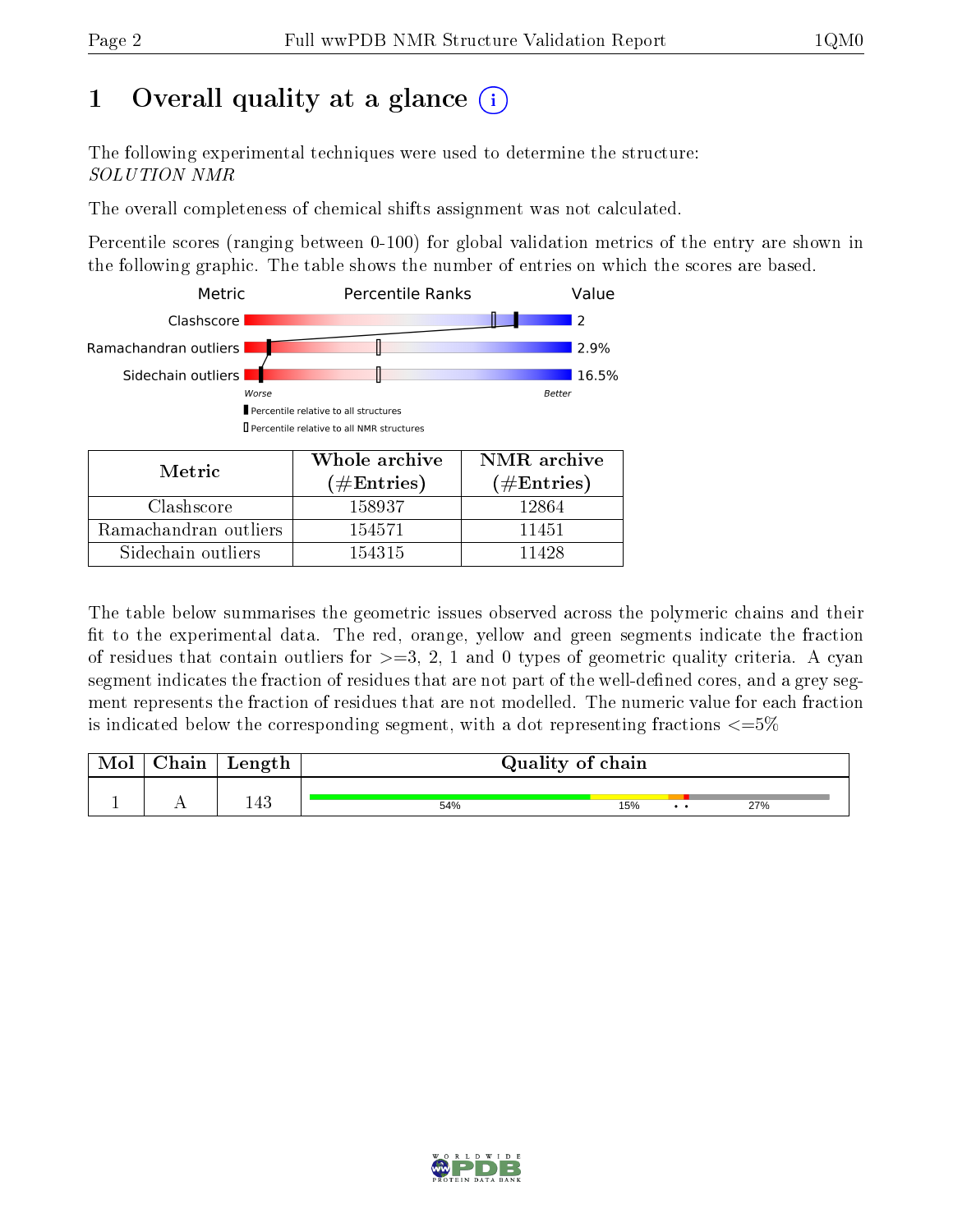### 2 Ensemble composition and analysis  $(i)$

This entry contains 1 models. Identification of well-defined residues and clustering analysis are not possible.

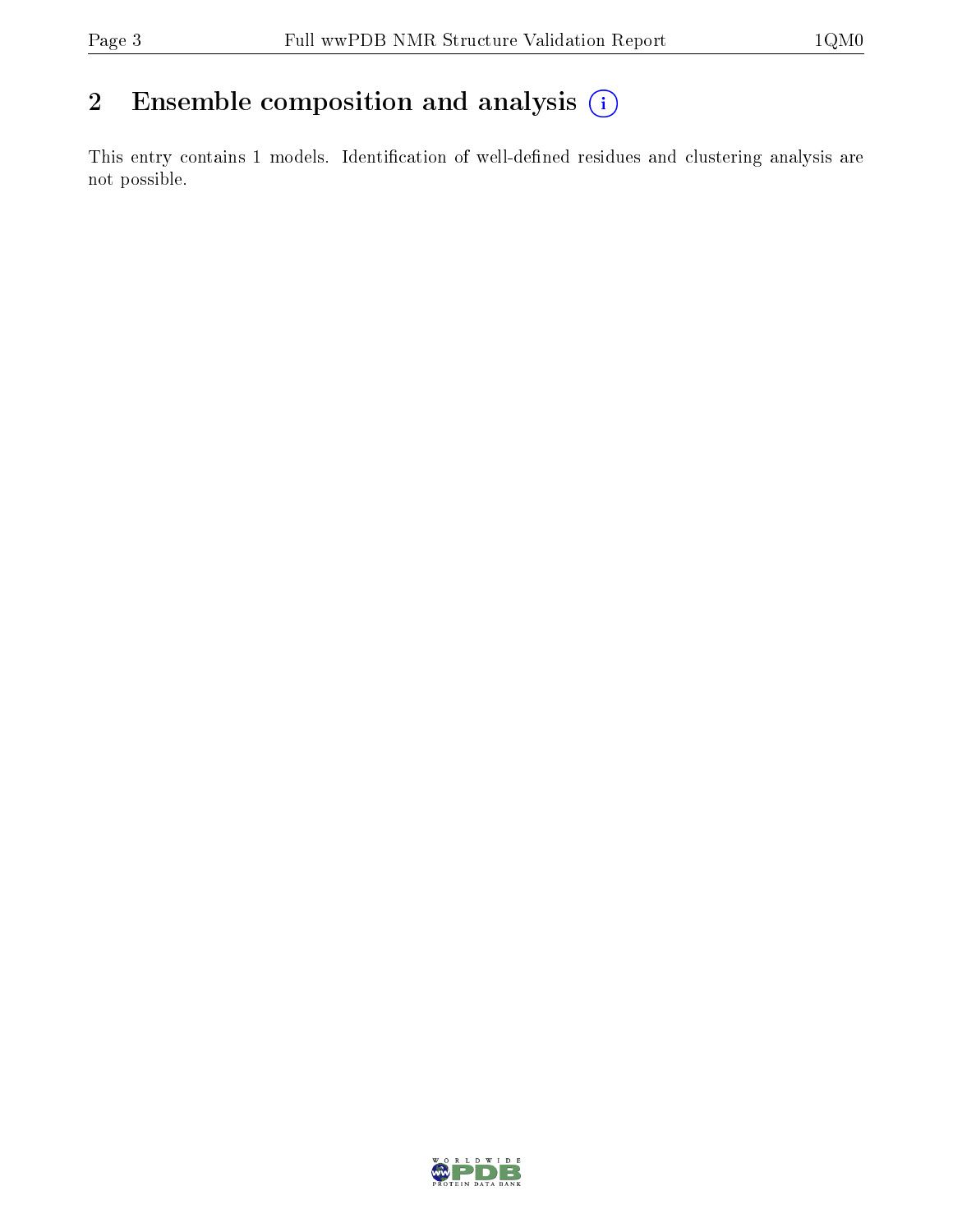## 3 Entry composition (i)

There is only 1 type of molecule in this entry. The entry contains 1688 atoms, of which 811 are hydrogens and 0 are deuteriums.

Molecule 1 is a protein called PRION PROTEIN.

| Mol | Chain   Residues |              | $\rm{Atoms}$ |     |     |  |  | Trace |
|-----|------------------|--------------|--------------|-----|-----|--|--|-------|
|     |                  | ${\rm Iota}$ |              |     |     |  |  |       |
|     | $104\,$          | 1688         | 544          | 811 | 153 |  |  |       |

There are 2 discrepancies between the modelled and reference sequences:

|    | Chain   Residue   Modelled   Actual |                          | Comment                         | Reference |
|----|-------------------------------------|--------------------------|---------------------------------|-----------|
|    | GLY                                 | <b>Contract Contract</b> | cloning artifact   UNP P04156   |           |
| 89 | SER                                 | <b>Contract Contract</b> | cloning artifact   UNP $P04156$ |           |

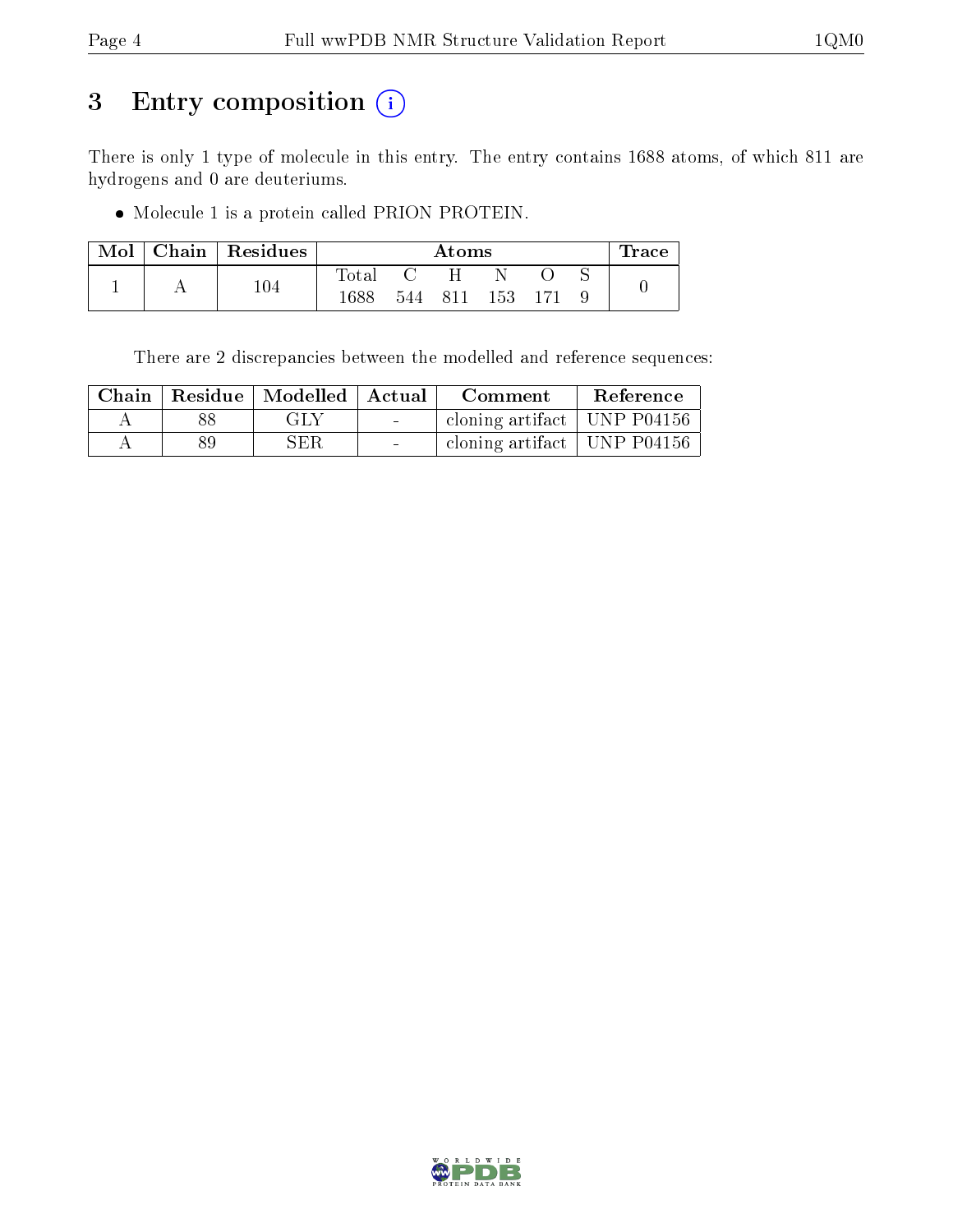## 4 Residue-property plots  $(i)$

These plots are provided for all protein, RNA and DNA chains in the entry. The first graphic is the same as shown in the summary in section 1 of this report. The second graphic shows the sequence where residues are colour-coded according to the number of geometric quality criteria for which they contain at least one outlier: green  $= 0$ , yellow  $= 1$ , orange  $= 2$  and red  $= 3$  or more. Stretches of 2 or more consecutive residues without any outliers are shown as green connectors. Residues which are classified as ill-defined in the NMR ensemble, are shown in cyan with an underline colour-coded according to the previous scheme. Residues which were present in the experimental sample, but not modelled in the final structure are shown in grey.

• Molecule 1: PRION PROTEIN



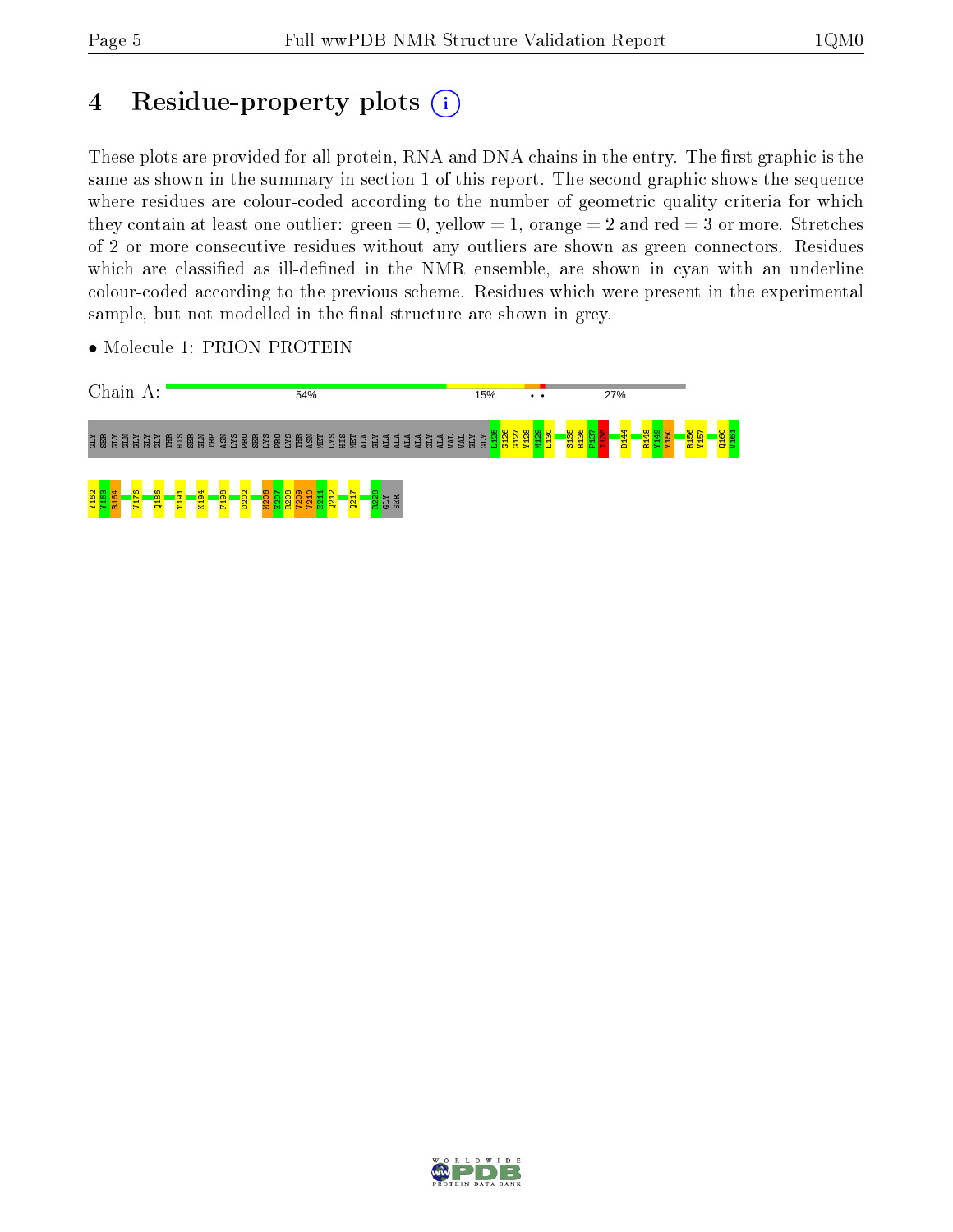### 5 Refinement protocol and experimental data overview  $\binom{1}{k}$

The models were refined using the following method: *torsion angle dynamics*.

Of the 100 calculated structures, 1 were deposited, based on the following criterion: LEAST RESTRAINT VIOLATION.

The following table shows the software used for structure solution, optimisation and refinement.

| Software name   Classification |                    | Version |
|--------------------------------|--------------------|---------|
| OPAL P                         | refinement         |         |
| $\Gamma$ d Y A N A             | structure solution |         |

No chemical shift data was provided. No validations of the models with respect to experimental NMR restraints is performed at this time.

COVALENT-GEOMETRY INFOmissingINFO

#### 5.1 Too-close contacts  $(i)$

In the following table, the Non-H and H(model) columns list the number of non-hydrogen atoms and hydrogen atoms in each chain respectively. The H(added) column lists the number of hydrogen atoms added and optimized by MolProbity. The Clashes column lists the number of clashes averaged over the ensemble.

|  | Mol   Chain   Non-H   H(model)   H(added)   Clashes |  |
|--|-----------------------------------------------------|--|
|  |                                                     |  |
|  |                                                     |  |

The all-atom clashscore is defined as the number of clashes found per 1000 atoms (including hydrogen atoms). The all-atom clashscore for this structure is 2.

All clashes are listed below, sorted by their clash magnitude.

| Atom-1                         | Atom-2              | $Clash(\AA)$ | Distance(A) |
|--------------------------------|---------------------|--------------|-------------|
| $1:$ A $:130:$ L EU $:$ H D 11 | 1: A:160: GLN:HB3   | 0.56         | 1 75        |
| 1: A:206: MET:O                | 1: A:210: VAL: HG23 | 0.51         | -2.05       |
| $1:$ A $:130:$ LEU HD13        | 1:A:162:TYR:CD1     | 0.45         | 247         |
| 1:A:191:THR:HG21               | $1: A:198:$ PHE:CE2 | () 44        | 2.48        |

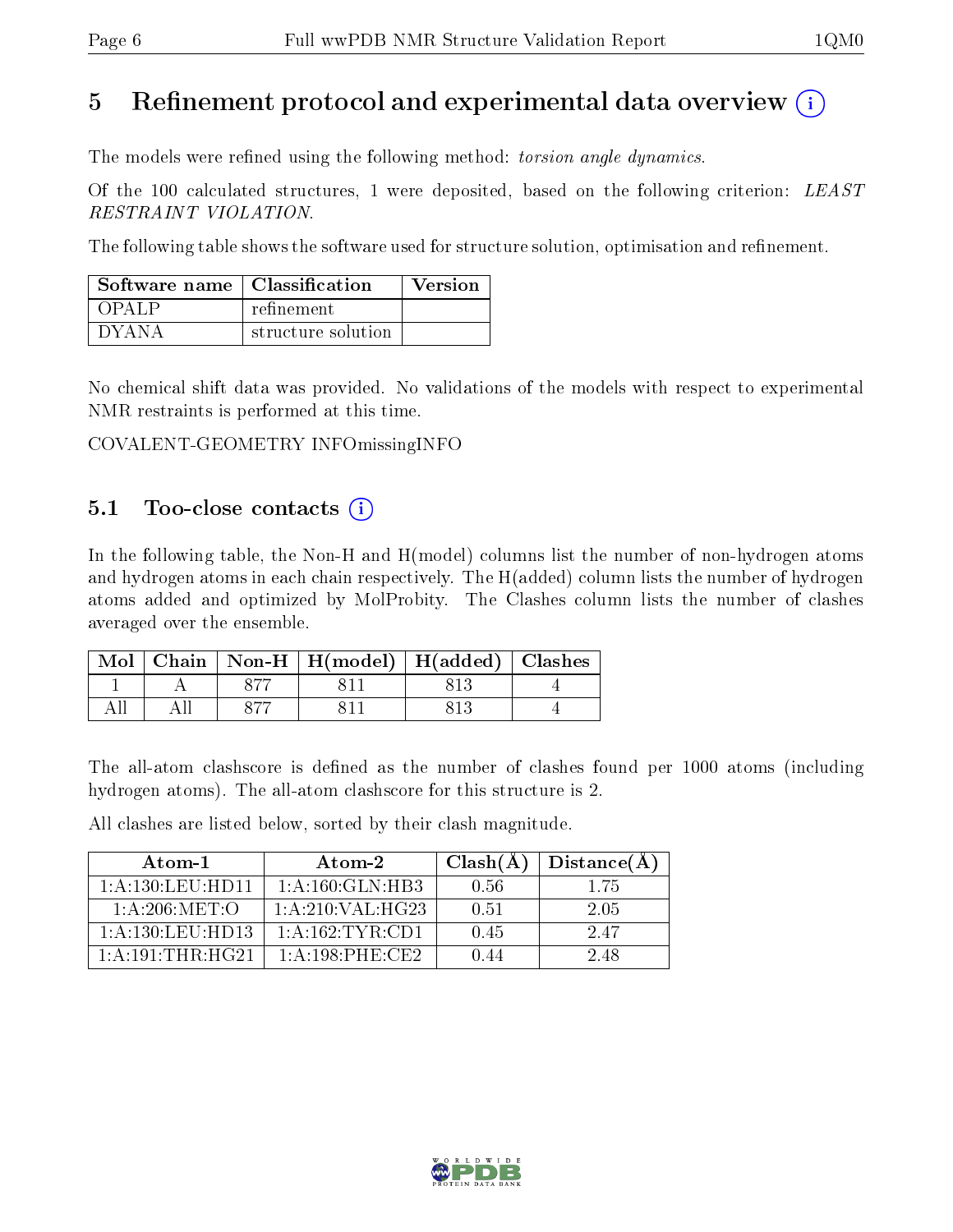### 5.2 Torsion angles (i)

#### 5.2.1 Protein backbone  $(i)$

In the following table, the Percentiles column shows the percent Ramachandran outliers of the chain as a percentile score with respect to all PDB entries followed by that with respect to all NMR entries. The Analysed column shows the number of residues for which the backbone conformation was analysed and the total number of residues.

| Mol | Chain | Analysed        |                  |        |          | Favoured   Allowed   Outliers   Percentiles |
|-----|-------|-----------------|------------------|--------|----------|---------------------------------------------|
|     |       | $102/143(71\%)$ | $\vert$ 91 (89%) | 8 (8%) | $3(3\%)$ | $\overline{a}$<br>41                        |
| All | All   | 102/143(71%)    | $-91(89\%)$      | 8 (8%) | 3(3%)    | 41                                          |

All 3 Ramachandran outliers are listed below. They are sorted by the frequency of occurrence in the ensemble.

| Mol | Chain | Res | Type |
|-----|-------|-----|------|
|     |       | 127 | GLY  |
|     |       | 138 |      |
|     |       | -26 |      |

#### 5.2.2 Protein sidechains  $\hat{1}$

In the following table, the Percentiles column shows the percent sidechain outliers of the chain as a percentile score with respect to all PDB entries followed by that with respect to all NMR entries. The Analysed column shows the number of residues for which the sidechain conformation was analysed and the total number of residues.

|     | $\text{Mol} \mid \text{Chain}$ | Analysed       | Rotameric   Outliers   Percentiles |            |                          |
|-----|--------------------------------|----------------|------------------------------------|------------|--------------------------|
|     |                                | $97/120(81\%)$ | $81(84\%)$                         | $16(16\%)$ | $\boxed{5}$              |
| All | All                            | $97/120(81\%)$ | 81 (84%)                           | $16(16\%)$ | $\sqrt{5}$<br>$\vert 41$ |

All 16 residues with a non-rotameric sidechain are listed below. They are sorted by the frequency of occurrence in the ensemble.

| Mol | Chain | Res | <b>Type</b>          |
|-----|-------|-----|----------------------|
|     |       | 202 | $\overline{\rm ASP}$ |
|     |       | 150 | TYR                  |
|     |       | 157 | <b>TYR</b>           |
|     |       | 212 | <b>GLN</b>           |
|     |       | 209 | <b>VAL</b>           |
|     |       | 206 | MET                  |
|     |       | 186 | GLN                  |

Continued on next page...

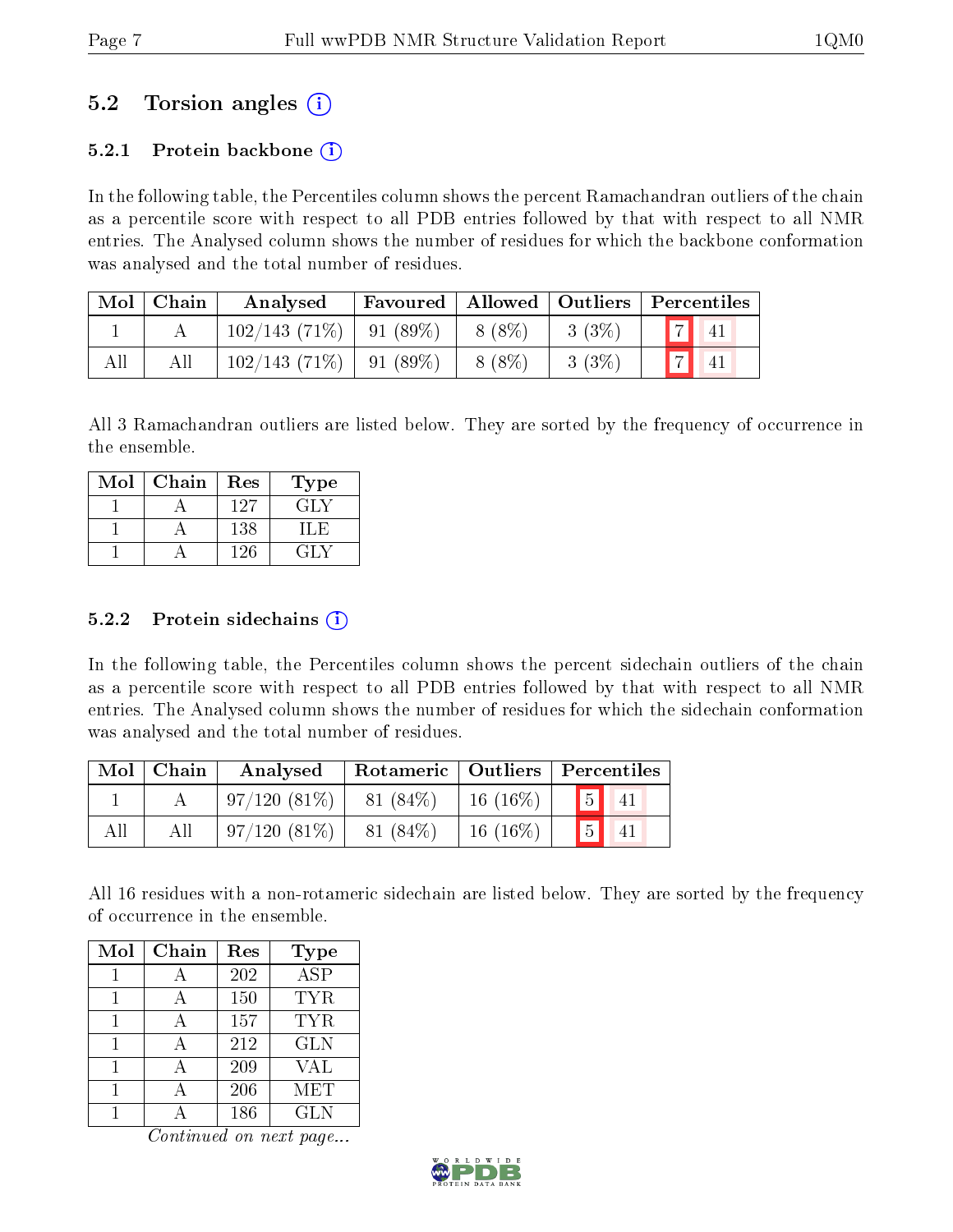| Mol          | Chain | Res | <b>Type</b>             |
|--------------|-------|-----|-------------------------|
|              |       |     |                         |
| 1            | А     | 208 | $\rm{ARG}$              |
| $\mathbf{1}$ | А     | 164 | $\rm{ARG}$              |
| 1            | А     | 135 | <b>SER</b>              |
| 1            | А     | 156 | $\rm{ARG}$              |
| $\mathbf{1}$ | А     | 144 | $\overline{\text{ASP}}$ |
| 1            | А     | 176 | <b>VAL</b>              |
| 1            | А     | 138 | ILE                     |
|              | А     | 217 | <b>GLN</b>              |
|              | А     | 194 | <b>LYS</b>              |

Continued from previous page...

#### 5.2.3 RNA (i)

There are no RNA molecules in this entry.

#### 5.3 Non-standard residues in protein, DNA, RNA chains  $(i)$

There are no non-standard protein/DNA/RNA residues in this entry.

#### 5.4 Carbohydrates  $(i)$

There are no carbohydrates in this entry.

#### 5.5 Ligand geometry  $(i)$

There are no ligands in this entry.

#### 5.6 [O](https://www.wwpdb.org/validation/2017/NMRValidationReportHelp#nonstandard_residues_and_ligands)ther polymers  $(i)$

There are no such molecules in this entry.

#### 5.7 Polymer linkage issues  $(i)$

There are no chain breaks in this entry.